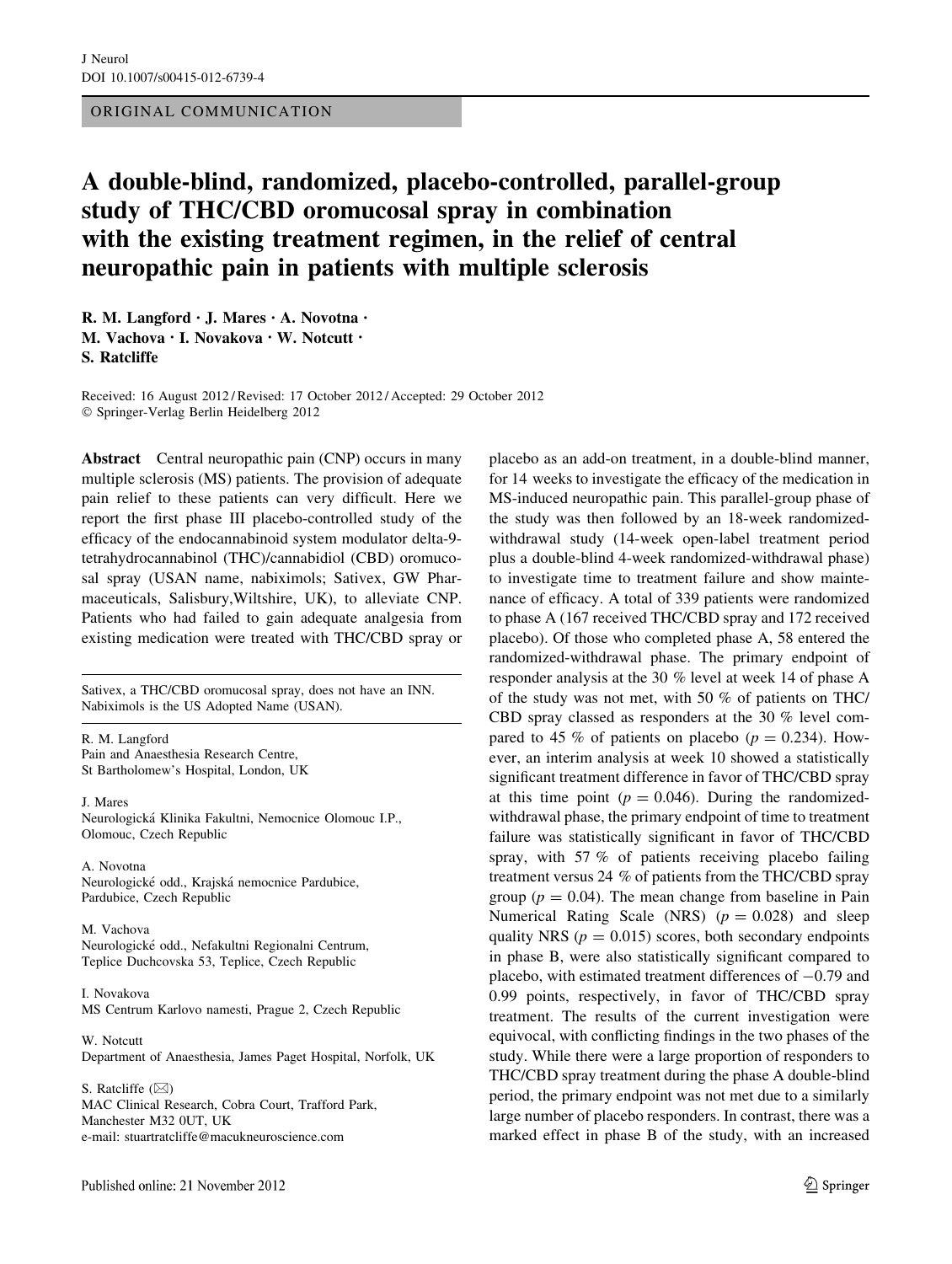time to treatment failure in the THC/CBD spray group compared to placebo. These findings suggest that further studies are required to explore the full potential of THC/ CBD spray in these patients.

Keywords Cannabidiol · Cannabinoid · Central neuropathic pain · Delta-9-tetrahydrocannabinol · Multiple sclerosis  $\cdot$  THC/CBD oromucosal spray

#### Introduction

Multiple sclerosis (MS) is a progressive inflammatory disease of the central nervous system (CNS) caused by axonal demyelination. Thought to be autoimmune in origin, MS results in dysfunction of the CNS, causing a range of symptoms including spasticity, spasms, fatigue, bladder dysfunction and pain. With an estimated prevalence of 50–120 per 100,000, it is the most common cause of neurological disability among young adults in the United Kingdom (UK) [[1,](#page-12-0) [2\]](#page-12-0).

Central neuropathic pain (CNP) caused by a lesion or dysfunction of the CNS is a common symptom of MS, affecting between 17 and 52 % of MS patients [[3–9](#page-12-0)]. This type of pain can be difficult to treat, with current treatment regimens including tricyclic antidepressants, gabapentinoids, and carbamazepine  $[10-12]$ , causing side effects that may be problematic. A class of compounds called cannabinoids have been shown to have therapeutic effects in animal models of CNP via interactions with specific cannabinoid receptors (CBRs) [[13](#page-13-0)]. Endogenously released cannabinoids, such as anandamide and 2-arachidonoyl glycerol, act via these CBRs, designated  $CB_1$  and  $CB_2$  [[14](#page-13-0)].  $CB_1$  receptors are found predominantly at nerve terminals where they mediate inhibition of neurotransmitter release.  $CB<sub>2</sub>$  receptors are expressed mainly by immune cells, the functions of which include the modulation of cytokine release and of immune cell migration both within and outside the CNS  $[15]$ . CB<sub>1</sub> and CB<sub>2</sub> receptors are targeted by agonists produced in mammalian tissues, and this system of receptors and endocannabinoids together constitute the endocannabinoid system. Cannabinoids may also demonstrate activity at other receptors including the orphan G protein-coupled receptor 55, transient receptor potential vannilloid-1 and adenosine receptors [[16–18](#page-13-0)].

Delta-9-tetrahydrocannabinol (THC)/cannabidiol (CBD) spray is derived from extracts of the plant Cannabis sativa L., and is an endocannabinoid system modulator. It contains THC and CBD in an approximate 1:1 ratio, and was recently approved for use in several European countries for treating spasticity in MS patients [[19\]](#page-13-0).

A recent study in central MS pain using THC/CBD spray showed a beneficial effect over placebo [\[20](#page-13-0)]. During phase II and III studies, THC/CBD spray was found to have

analgesic properties that were effective in relieving neuropathic pain. These studies also suggested that the medication was well tolerated and could also improve sleep and quality of life. A 2-year, open-label follow-up study showed continued effectiveness with THC/CBD spray, and no evidence of tolerance was seen in the 28 patients who completed the study [[21\]](#page-13-0). Furthermore, a meta-analysis of THC/CBD spray, dronabinol (synthetic THC) and CBD in neuropathic and MS-related pain revealed statistically significant pain relief in these studies [[22\]](#page-13-0).

This study assessed the efficacy of THC/CBD spray on CNP due to MS, as well as evaluating the effect of the medication on sleep quality, quality of life, and patients perception of CNP after 14 weeks of treatment (phase A, double-blind). Phase B of the study (randomized-withdrawal) investigated the maintenance of efficacy after longterm treatment with THC/CBD spray in the indication of CNP in MS, and assessed the absence or occurrence of withdrawal symptoms.

#### Methods

The study was conducted in two phases and took place in 33 study sites (UK, 12; Czech Republic, seven; Canada, five; Spain, five and France, four). It was approved by the relevant independent review board/ethics committee in each of the countries, and was conducted in accordance with good clinical practice guidelines.

Phase A was a double-blind, randomized, placebo-controlled, 14-week treatment phase to evaluate the efficacy of THC/CBD spray in the treatment of CNP in MS patients in addition to existing treatment regimens. A 1-week baseline period allowing for dosing optimization preceded the 14-week treatment phase. Response was assessed using a validated self-reported 0–10 point numerical rating scale (NRS), where mean daily CNP due to MS was scored. Phase B was a 14-week open-plan treatment phase consisting of a 2-week re-titration period and 12-week stable dose phase with THC/CBD spray, with an additional 4-week randomized-withdrawal phase, where patients received either THC/CBD spray or placebo in a doubleblind manner. The maintenance of efficacy with long-term treatment with THC/CBD spray was investigated, and the frequency and severity of withdrawal symptoms assessed.

#### Randomization

Randomization occurred using a pre-determined computergenerated randomization code in which treatment allocation was stratified by center, and used randomly permuted blocks of variable sizes. Separate randomization schemes, using the same strategy, were produced for each part of the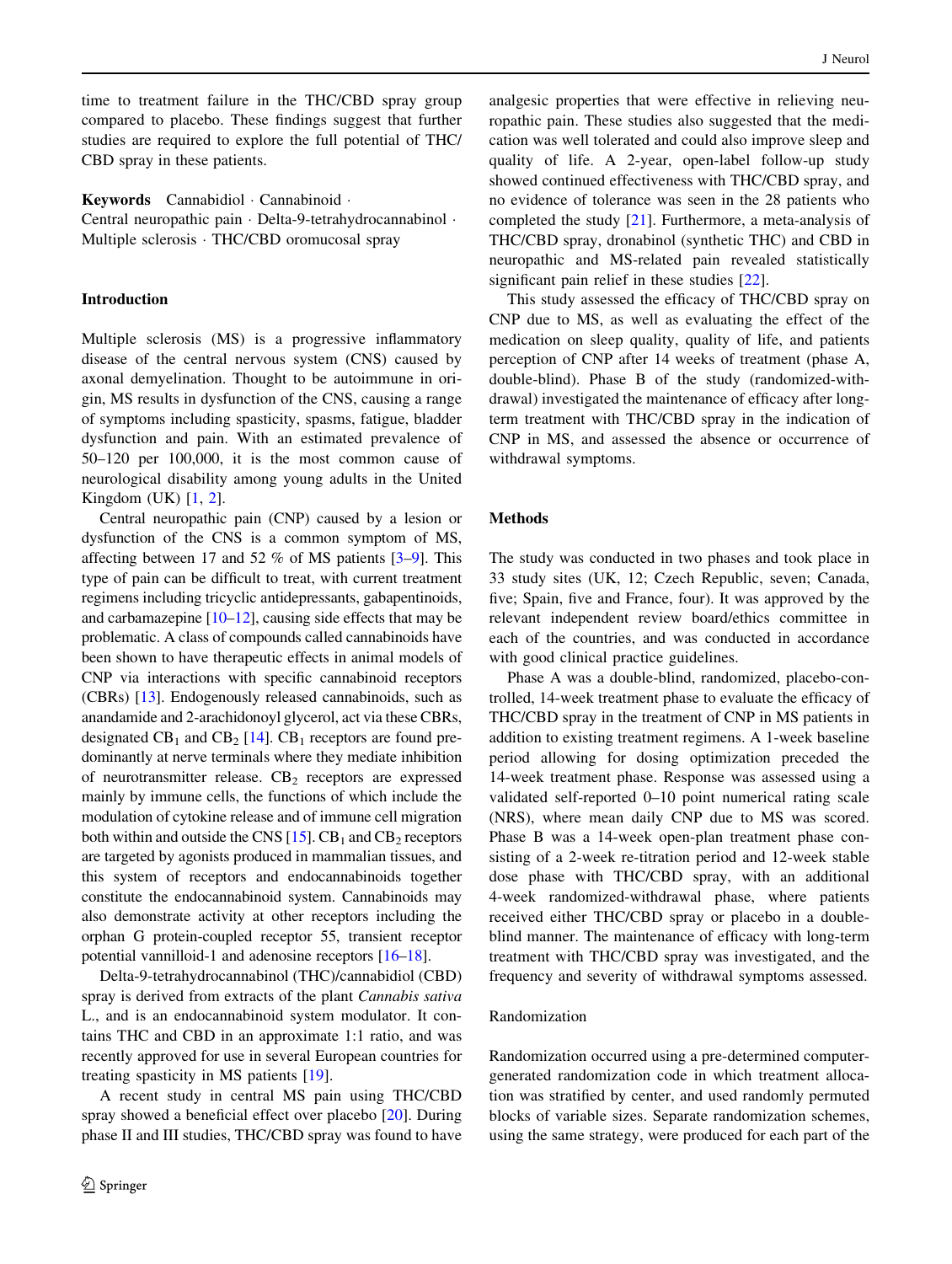study. Patients, investigators, and those assessing the data were therefore blinded to the patients' treatment allocation.

#### Main inclusion and exclusion criteria

#### Main study entry inclusion criteria

Eligible subjects were to have CNP due to MS, of at least 3 months duration. Subjects were also to have a sum score of at least 24 on a pain 0–10 point NRS on the last 6 days during the baseline period. In addition, their analgesic regimen was to be stable for at least 2 weeks preceding the study entry day.

# Phase B (randomized-withdrawal)

French and Czech patients who had completed phase A of the study were invited to take part in phase B. Patients were required to have received an average of three or more sprays of THC/CBD per day in the 7 days prior to completion of phase A, shown tolerability to the study medication, and maintained a stable treatment regimen throughout the study for all neuropathic pain medications.

# Main exclusion criteria

Patients with severe pain from other concomitant conditions were excluded. This included pain of a nociceptive, musculoskeletal (including spasms), peripheral neuropathic or psychogenic origin, or due to trigeminal neuralgia. Patients were also excluded if they had other pain that was not of a central neuropathic origin thought by the investigator to be of a nature or severity to interfere with the patient's assessment of neuropathic pain due to MS. Patients with a history of significant psychiatric (other than depression associated with their underlying condition), renal, hepatic, cardiovascular, or convulsive disorders, or with a sensitivity to cannabis or cannabinoids, were also excluded. Participants who had experienced an adverse event (AE) in phase A were also excluded from phase B.

# Treatment groups and doses

A pump-action oromucosal spray delivered the study medication. Each 100-µl actuation of active medication delivered 2.7 mg of THC and 2.5 mg of CBD to the oral mucosa. Placebo delivered the excipient plus colorants. Patients were restricted to a maximum of 12 sprays per 24-h period. During the baseline period, patients selftitrated, titrating upwards via a pre-defined escalation scheme to reach their optimal dose depending on efficacy, tolerability, and maximum permitted dose. To escalate the dose to a maximum of 12 daily sprays during the phase B re-titration period, patients were instructed to administer one spray on days 1 and 2, two sprays on days 3 and 4, three sprays on day 5, four on day 6, five on day 7 and so on until reaching the maximum dose of 12 daily sprays on day 14. Re-titration took place as it was assumed that a number of patients who received placebo in phase A would embark on active treatment in phase B. Since phase A of the study was still blinded, all patients underwent re-titration in phase B.

# Study endpoints

# Efficacy endpoints

The primary efficacy endpoint for phase A was the response to treatment, defined as an improvement of 30 % or more in patient's mean pain NRS score from baseline to the last week of treatment in phase A. In phase B, it was time to treatment failure during the randomized-withdrawal period.

Secondary efficacy endpoints for both phases included the Brief Pain Inventory—Short Form, Subject Global Impression of Change, and sleep quality assessments.

# Safety endpoints

In both phases, the incidences of AEs were assessed.

# Statistical methods

# Sample size

A previous 4-week GW study in patients with CNP due to MS resulted in 37.5 and 51.5 % of placebo and THC/CBD spray patients, respectively, achieving a 30 % reduction (improvement) in mean pain NRS scores; representing an odds ratio of 1.71 for responding with THC/CBD spray compared with placebo. Given the longer duration of this study, it was assumed that the odds ratio achieved would be 1.90, leading to an anticipated responder rate of 53.3 % with THC/CBD spray, assuming the placebo responder rate did not change. Therefore, to obtain a 30 % response with THC/CBD spray compared with placebo, a total of 312 patients (156 in each group) were required in order to detect, with 80 % power at the  $\alpha = 0.05$  level, a statistically significant difference between the treatment groups. It was estimated that between 60 and 80 patients would be eligible to enroll in phase B of the study. However, there was no formal intended sample size for phase B.

# Phase A

The baseline CNP NRS value was the average of the 7 days scores in baseline week one, with the variable for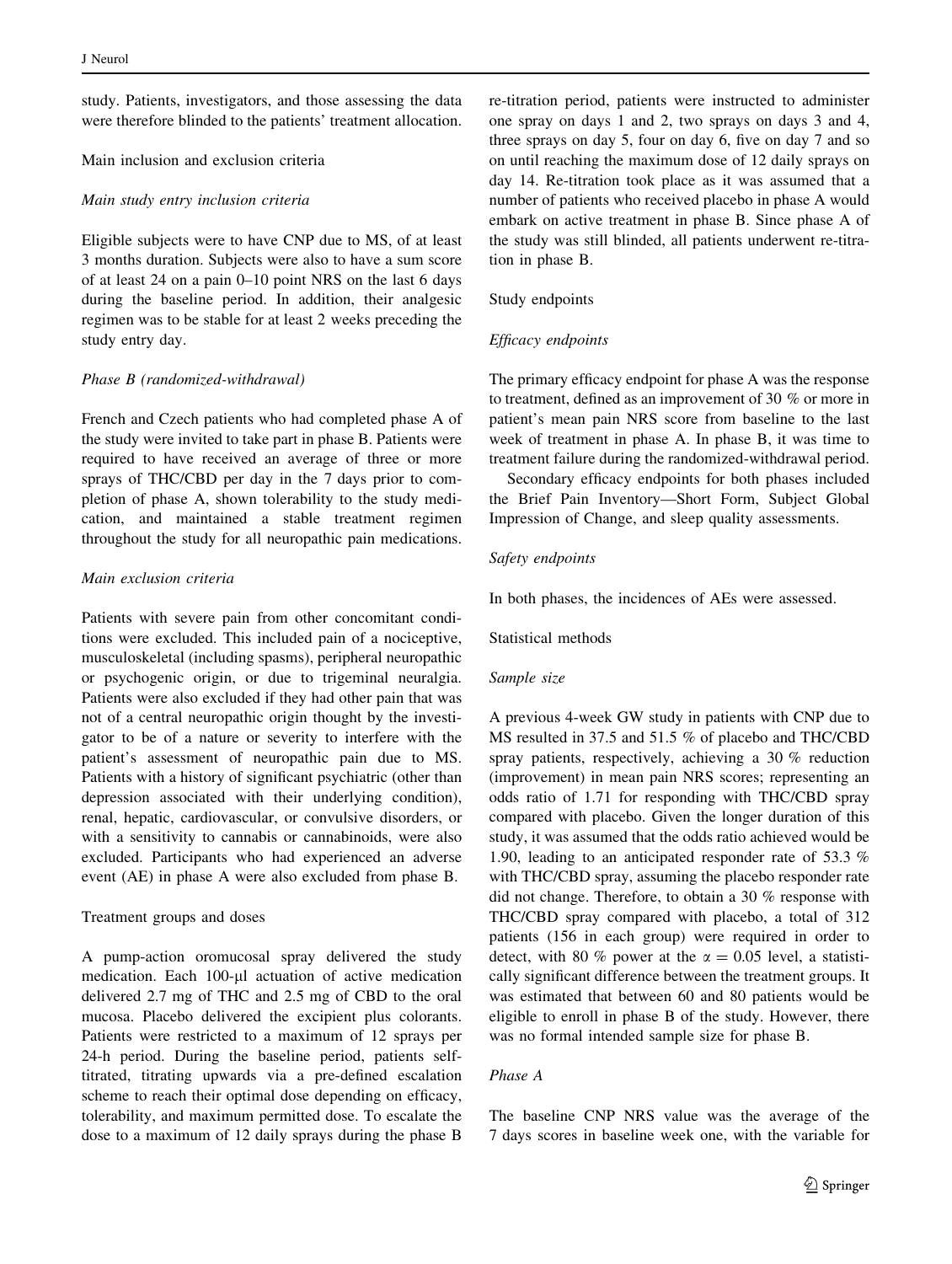analysis being the change in pain NRS scores from baseline to end of treatment (average of final 7 days scores). The primary analysis was performed on the intention-to-treat (ITT) population and a two-sided significance test was used in all comparisons at the 5 % level of significance and a 95 % confidence interval (CI) was presented for the difference between baseline and endpoint.

# Phase B

Time to treatment failure was analyzed using Kaplan– Meier survival analysis methodology and proportional odds modeling, with randomized treatment as a factor. Secondary efficacy variables for both studies were analyzed using analysis of covariance (ANCOVA).

#### Results

the start of the randomizedwithdrawal phase no longer

A summary of breakdown of patients enrolled in phases A and B of the study are shown in Fig. 1a, b, respectively, and respective study population demographics are displayed in Table [1A](#page-5-0), B. The demographics between the two study groups were similar with a mean duration of MS in excess of 11 years, and neuropathic pain in excess of 5 years. During phase A, patients receiving placebo administered an average of 11.1 (SD = 4.6) daily sprays compared to 8.8  $(SD = 3.87)$  sprays in the THC/CBD group. In the open-label stage of phase B, patients took an average of 6.7 ( $SD = 2.48$ ) daily sprays. During randomized-withdrawal the active treatment group administered on average 7.3 ( $SD = 2.42$ ) sprays daily compared with 8  $(SD = 2.72)$  daily sprays by the placebo group (Table [1A](#page-5-0), B).

## Concomitant medication

Paracetamol was provided for rescue analgesic use during both study phases. The majority of patients in both phases were receiving this and other concomitant analgesic medications (details presented in Table [2](#page-6-0)). As would be expected in this group of patients, most were taking medication other than analgesics during the course of the study (92 % phase A; 93 % phase B).

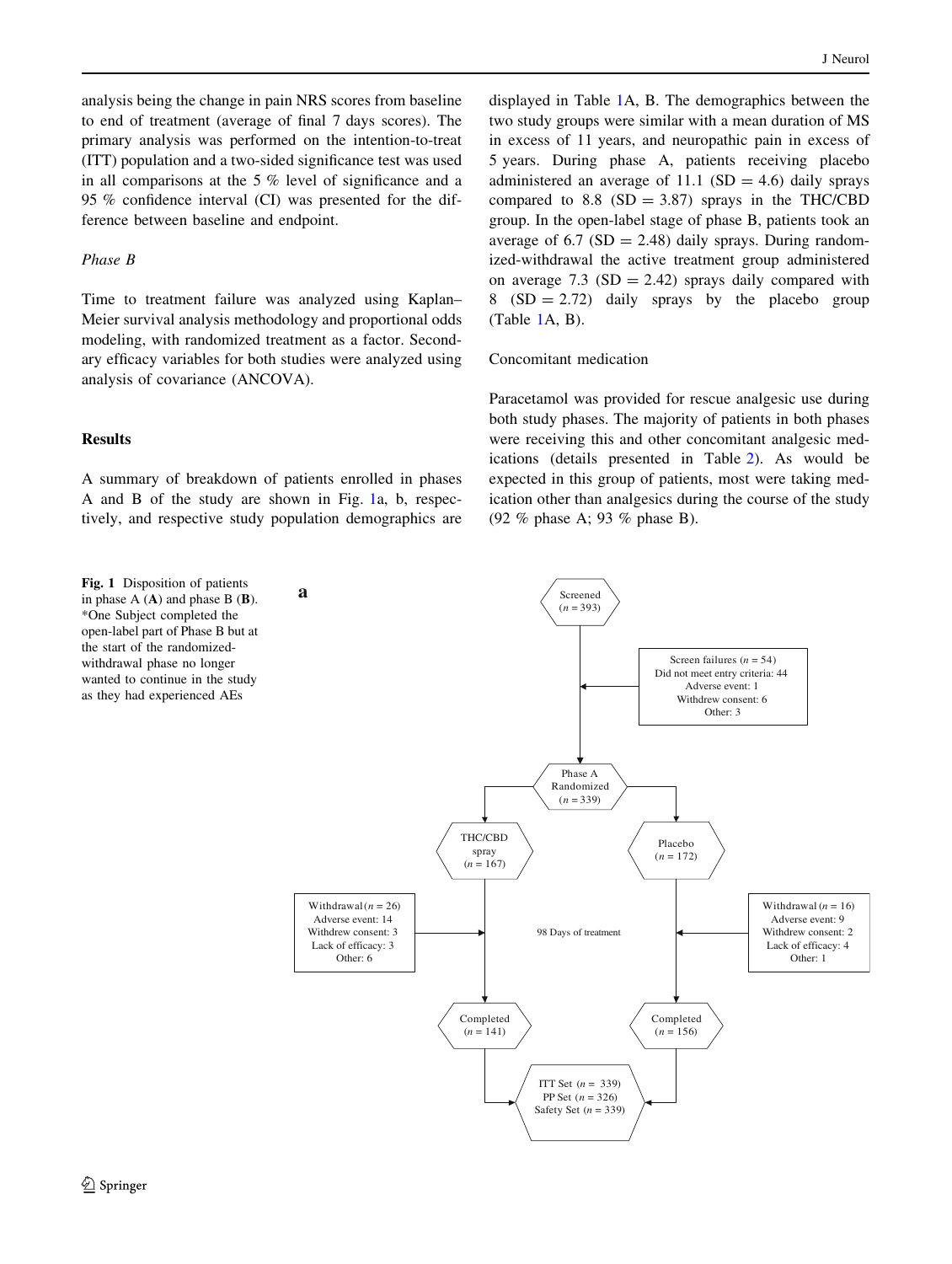Fig. 1 continued **b** 



Primary analysis: responder analysis

## Phase A

The number of responders at the 30 % improvement level in mean pain NRS score in the last week of treatment totaled 50 % in the THC/CBD spray group compared to 45 % in the placebo group (odds ratio 1.31 [95 % CI: 0.84–2.04 points]:  $p = 0.234$  $p = 0.234$  $p = 0.234$ ) (Fig. 2). At week 10 of the study, there was a significant treatment difference in favor of THC/CBD spray (odds ratio 1.61 [95 % CI: 1.01–2.57]:  $p = 0.046$ ) (Fig. [2](#page-7-0)). At the end of treatment, the mean reduction in pain 0–10 NRS score for THC/CBD spray treatment was  $-1.93$ points (from a baseline score of  $6.55 \pm 1.35 - 4.54 \pm 2.24$ )

compared to  $-1.76$  points (from a baseline score of  $6.61 \pm 1.29 - 4.73 \pm 2.26$  for the placebo group, an estimated treatment difference of 0.17 points in favor of THC/ CBD spray, which did not reach statistical significance (95 % CI:  $-0.62$  to 0.29 points;  $p = 0.47$ ) (Fig. [3](#page-7-0)).

#### Phase B

A marked increase in the time to treatment failure was observed in the active treatment group in phase B, with only 24 % of patients failing treatment with THC/CBD spray compared to 57 % from the placebo group, which reached statistical significance (logrank test for equality of curves  $p = 0.04$ ) (Fig. [4\)](#page-7-0). The hazard ratio (0.374) for time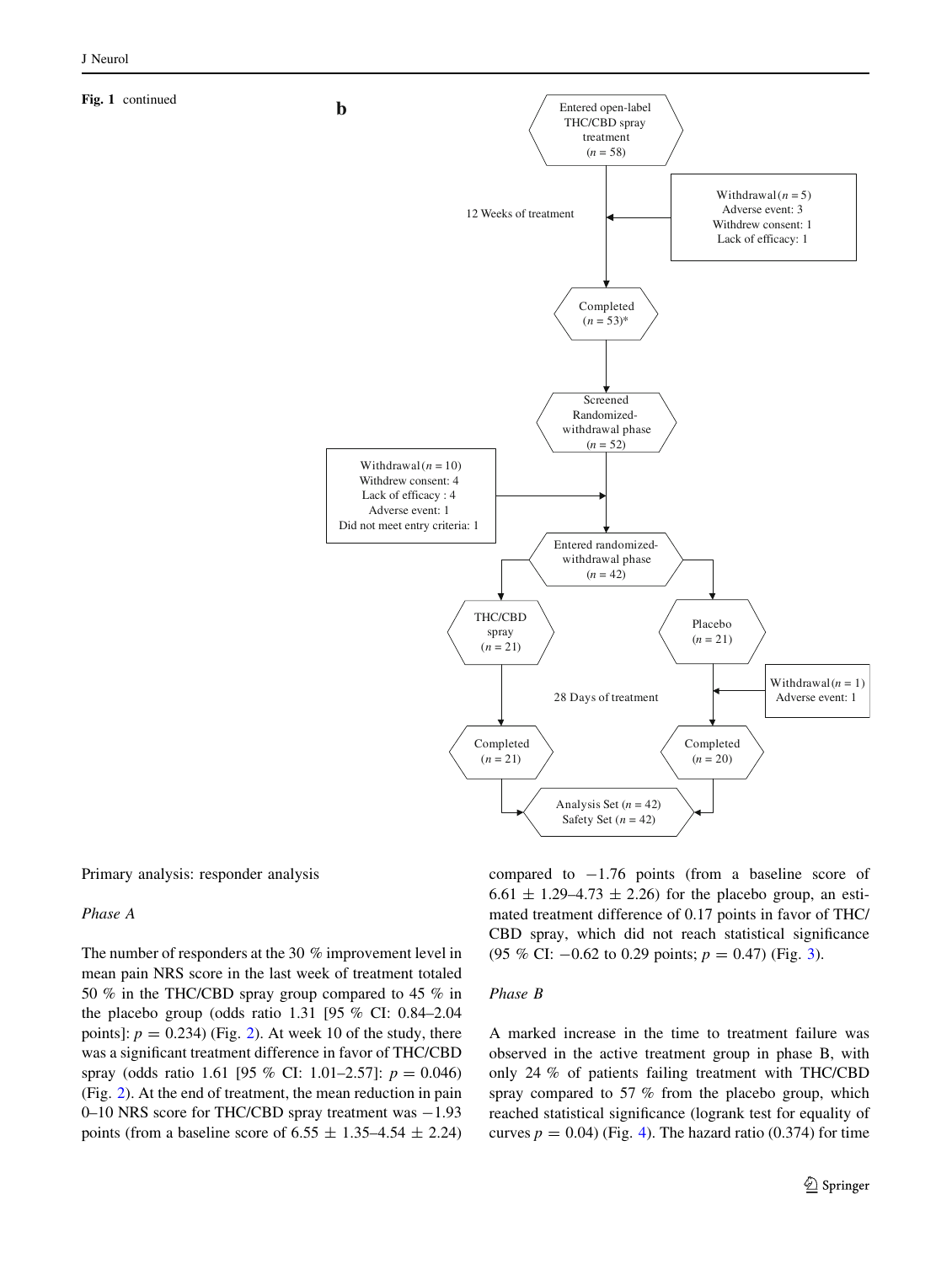<span id="page-5-0"></span>

|  |  | Table 1 Demographics and baseline characteristics for all patients who completed phase A of the study (A) and phase B of the study (B) |  |  |  |  |  |
|--|--|----------------------------------------------------------------------------------------------------------------------------------------|--|--|--|--|--|
|--|--|----------------------------------------------------------------------------------------------------------------------------------------|--|--|--|--|--|

|                                                   | No. of patients $(\%)$       |                             |                        |                      |  |
|---------------------------------------------------|------------------------------|-----------------------------|------------------------|----------------------|--|
|                                                   | THC/CBD spray<br>$(n = 167)$ |                             | Placebo<br>$(n = 172)$ | Total<br>$(n = 339)$ |  |
| A                                                 |                              |                             |                        |                      |  |
| Gender                                            |                              |                             |                        |                      |  |
| Male                                              | 54 (32)                      |                             | 55 (32)                | 109(32)              |  |
| Female                                            | 113 (68)                     |                             | 117 (68)               | 230 (68)             |  |
| Ethnic origin                                     |                              |                             |                        |                      |  |
| White/Caucasian                                   | 165 (99)                     |                             | 167(97)                | 332(98)              |  |
| Black/African American                            | 2(1)                         |                             | 2(1)                   | 4(1)                 |  |
| Asian                                             | 0(0)                         |                             | 2(1)                   | 2(1)                 |  |
| Other                                             | 0(0)                         |                             | 1(1)                   | $1 \le 0.5$          |  |
| Previous cannabis use in the last year            | 11(7)                        |                             | 10(6)                  | 21(6)                |  |
|                                                   | Mean (SD)                    |                             |                        |                      |  |
| Age (years)                                       | 48.42 (10.43)                |                             | 49.51 (10.50)          | 48.97 (10.47)        |  |
| BMI $(kg/m2)$                                     | 26.64 (5.27)                 |                             | 26.02 (4.97)           | 26.33(5.12)          |  |
| Duration of MS (years)                            | 11.42 (8.00)                 |                             | 12.53(8.50)            | 11.99 (8.26)         |  |
| Duration of CNP (years)                           | 5.59(6.12)                   |                             | 5.33 (4.80)            | 5.46 (5.49)          |  |
| Baseline pain NRS                                 | 6.55(1.35)                   |                             | 6.61(1.29)             | 6.58(1.32)           |  |
| Subtype of MS                                     |                              |                             |                        |                      |  |
| Primary progressive                               | 18(11)                       |                             | 22(13)                 | 40 (12)              |  |
| Secondary progressive                             | 65 (39)                      |                             | 71(41)                 | 136 (40)             |  |
| Relapsing/remitting                               | 80(48)                       |                             | 77(45)                 | 157 (46)             |  |
| Progressive relapsing                             | 4(2)                         |                             | 2(1)                   | 6(2)                 |  |
| Disease-modifying treatments taken during phase A |                              |                             |                        |                      |  |
| Total number of patients                          | 100(60)                      |                             | 100(58)                | 200 (59)             |  |
| Glucocorticoids                                   | 59 (35)                      |                             | 73 (42)                | 132 (39)             |  |
| Interferons                                       | 44 (26)                      |                             |                        | 83 (24)              |  |
| Other immunosuppressive agents                    | 29 (17)                      |                             | 39(23)<br>28(16)       | 57(17)               |  |
| Selective immunosuppressive agents                | 17(10)                       |                             | 15(9)                  | 32(9)                |  |
| Nitrogen mustard analogues                        | 6(4)                         |                             | 13(8)                  | 19(6)                |  |
| Folic acid analogues                              | 7(4)                         |                             | 5(3)                   | 12(4)                |  |
|                                                   | No. of subjects $(\%)$       |                             |                        |                      |  |
|                                                   | Open-label                   | Randomized-withdrawal       |                        |                      |  |
|                                                   |                              |                             |                        |                      |  |
|                                                   | THC/CBD spray<br>$(n = 58)$  | THC/CBD spray<br>$(n = 21)$ | Placebo<br>$(n = 21)$  | Total<br>$(n = 42)$  |  |
| Β                                                 |                              |                             |                        |                      |  |
| Gender                                            |                              |                             |                        |                      |  |
| Male                                              | 21 (36)                      | 10(48)                      | 7(33)                  | 17(40)               |  |
| Female                                            | 37 (64)                      | 11 (52)                     | 14 (67)                | 25(60)               |  |
| Ethnic origin                                     |                              |                             |                        |                      |  |
| White/Caucasian                                   | 57 (98)                      | 21 (100)                    | 21(100)                | 42 (100)             |  |
| Previous cannabis use in the last year            | 2(3)                         | 0                           | 1(5)                   | 1(2)                 |  |
|                                                   | Mean (SD)                    |                             |                        |                      |  |
| Age (years)                                       | 48.00 (9.41)                 | 46.20 (10.39)               | 49.82 (9.75)           | 48.01 (10.12)        |  |
| BMI $(kg/m2)$                                     | 25.32 (5.77)                 | 24.88 (5.07)                | 26.66 (4.88)           | 25.77 (5.00)         |  |
| Duration of MS (years)                            | 11.96 (8.19)                 | 12.56(8.03)                 | 10.43(8.60)            | 11.50(8.29)          |  |
| Duration of CNP (years)                           | 6.18(6.98)                   | 5.76 (5.87)                 | 5.72 (8.97)            | 5.74 (7.48)          |  |
|                                                   |                              |                             |                        |                      |  |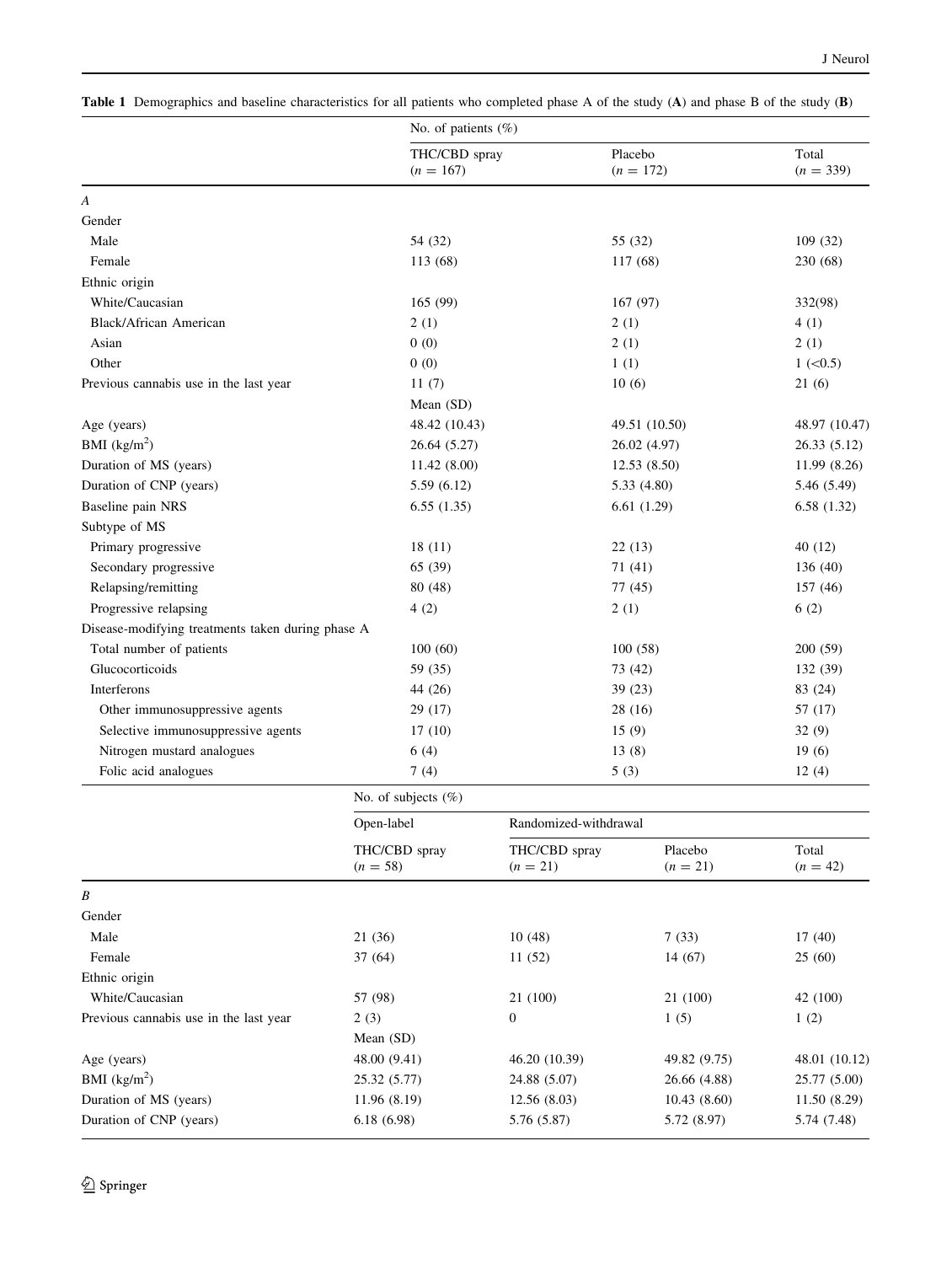#### <span id="page-6-0"></span>Table 1 continued

|                                                 | No. of subjects $(\%)$      |                             |                       |                     |  |  |
|-------------------------------------------------|-----------------------------|-----------------------------|-----------------------|---------------------|--|--|
|                                                 | Open-label                  | Randomized-withdrawal       |                       |                     |  |  |
|                                                 | THC/CBD spray<br>$(n = 58)$ | THC/CBD spray<br>$(n = 21)$ | Placebo<br>$(n = 21)$ | Total<br>$(n = 42)$ |  |  |
| Baseline pain NRS                               | 6.60(1.35)                  | 6.21(1.37)                  | 6.49(1.31)            | 6.35(1.33)          |  |  |
| Subtype of MS                                   |                             |                             |                       |                     |  |  |
| Primary progressive                             | 4(7)                        | 3(14)                       | $\mathbf{0}$          | 3(7)                |  |  |
| Secondary progressive                           | 22 (38)                     | 4 (19)                      | 9(43)                 | 13 (31)             |  |  |
| Relapsing/remitting                             | 29(50)                      | 14 (67)                     | 11 (52)               | 25(60)              |  |  |
| Progressive relapsing                           | 3(5)                        | $\mathbf{0}$                | 1(5)                  | 1(2)                |  |  |
| Disease-modifying treatments taken during phase |                             |                             |                       |                     |  |  |
| Total number of patients                        | 48 (83)                     | 17(81)                      | 18 (86)               | 35(83)              |  |  |
| Folic acid analogues                            | 1(2)                        | -                           | -                     | -                   |  |  |
| Glucocorticoids                                 | 34 (59)                     | 15(71)                      | 10(48)                | 25(60)              |  |  |
| Interferons                                     | 10(17)                      | 3(14)                       | 6(29)                 | 9(21)               |  |  |
| Nitrogen mustard analogues                      | 6(10)                       | 1(5)                        | 2(10)                 | 3(7)                |  |  |
| Other immunosuppressive agents                  | 11(19)                      | 3(14)                       | 5(24)                 | 8(19)               |  |  |
| Selective immunosuppressive agents              | 11(19)                      | 4(19)                       | 4(19)                 | 8(19)               |  |  |

to treatment failure was also in favor of THC/CBD spray, with the 90 % CI excluding unity, suggesting a real difference between treatments (90 % CI: 0.155–0.902;  $p = 0.054$  (Fig. [4\)](#page-7-0).

## Secondary endpoints

#### Phase A

None of the secondary efficacy endpoints demonstrated a statistically significantly treatment difference in favor of THC/CBD spray (Table [3](#page-8-0)A).

# Phase B

During phase B, the change in mean pain NRS score at the end of the treatment gave an estimated treatment difference of  $-0.79$  points in favor of THC/CBD spray, a statistically significant difference in pain (90 % CI:  $-1.37$  to  $-0.21$ points;  $p = 0.028$ ) (Table [3B](#page-8-0)).

During randomized-withdrawal, a significant difference in the sleep quality NRS score in favor of THC/CBD spray was observed, the results of which are summarized in Table [3](#page-8-0)B. All other secondary endpoints from phase B showed a treatment difference in favor of THC/CBD spray,

|  |  | Table 2 Summary of all concomitant analgesic medications being used by randomized patients in phases A and B of the study |  |  |  |  |
|--|--|---------------------------------------------------------------------------------------------------------------------------|--|--|--|--|
|--|--|---------------------------------------------------------------------------------------------------------------------------|--|--|--|--|

| Medication class/name      | No. of patients $(\%)$       |                        |                             |                             |                       |  |  |  |
|----------------------------|------------------------------|------------------------|-----------------------------|-----------------------------|-----------------------|--|--|--|
|                            | Phase A                      |                        | Phase B                     |                             |                       |  |  |  |
|                            |                              |                        | Open-label                  | Randomized-withdrawal       |                       |  |  |  |
|                            | THC/CBD spray<br>$(n = 167)$ | Placebo<br>$(n = 172)$ | THC/CBD spray<br>$(n = 58)$ | THC/CBD spray<br>$(n = 21)$ | Placebo<br>$(n = 21)$ |  |  |  |
| Anticonvulsant             | 76 (46)                      | 96 (56)                | 26(45)                      | 7(33)                       | 13 (62)               |  |  |  |
| <b>NSAID</b>               | 58 (35)                      | 57(33)                 | 20(34)                      | 8(38)                       | 7(33)                 |  |  |  |
| Other analgesics           | 91 (54)                      | 104(60)                | 45 (78)                     | 17(81)                      | 14(67)                |  |  |  |
| Tricyclic anti-depressants | 75 (45)                      | 73 (42)                | 21 (36)                     | 6(29)                       | 9(43)                 |  |  |  |
| Other opioid               | 33(20)                       | 31(18)                 | 10(17)                      | 4(19)                       | 4(19)                 |  |  |  |
| Strong opioids             | 7(4)                         | 7(4)                   | 2(3)                        | $\theta$                    | 1(5)                  |  |  |  |
| Antiarrhythmic             | $\mathbf{0}$                 | 1(1)                   | $\overline{0}$              | $\theta$                    | $\mathbf{0}$          |  |  |  |
| At least one analgesic     | 153 (92)                     | 167 (97)               | 58 (100)                    | 21 (100)                    | 21 (100)              |  |  |  |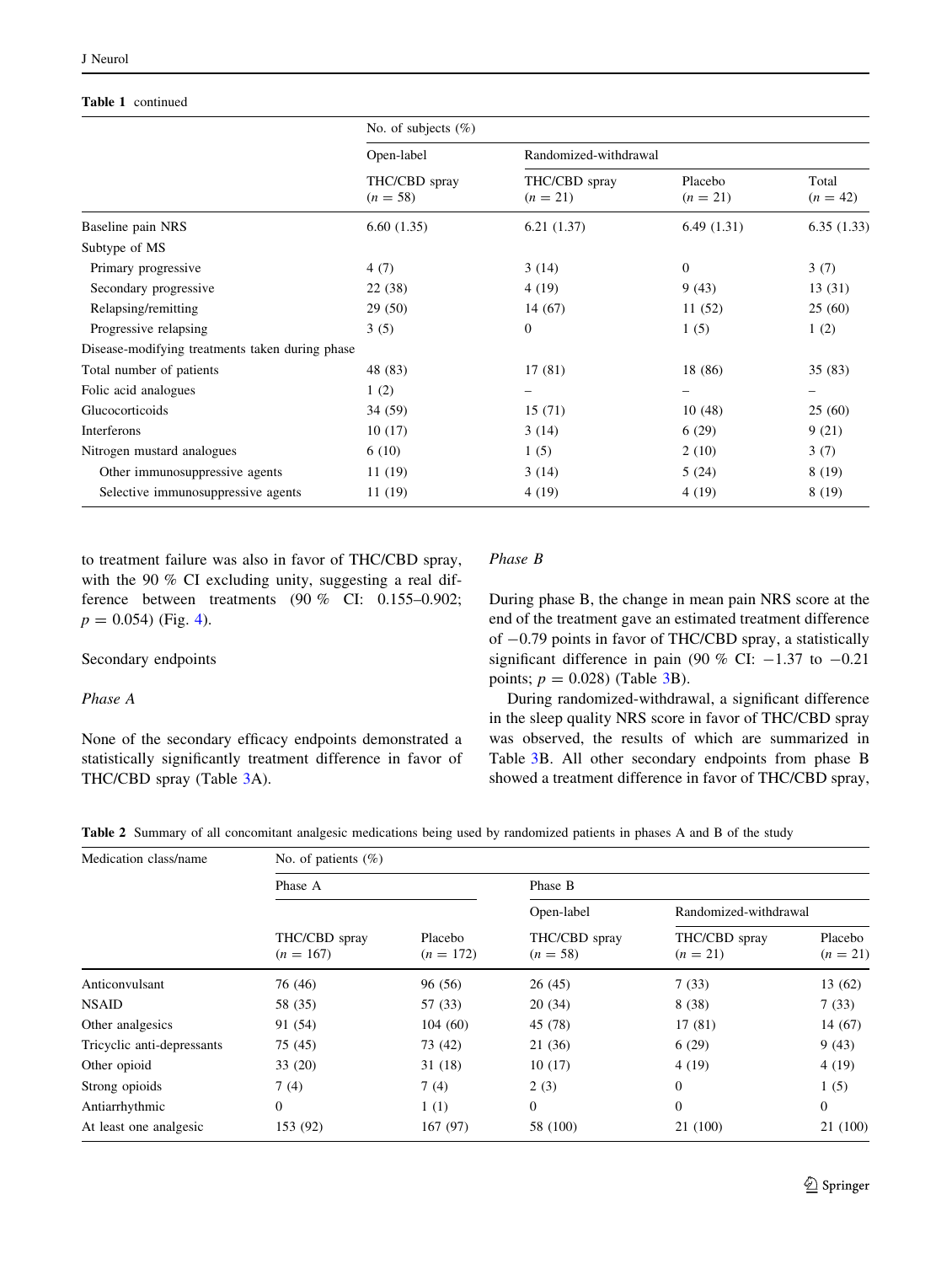<span id="page-7-0"></span>but only two reached statistical significance (see Table [3](#page-8-0)B).

#### Safety and tolerability

All AEs experienced by patients in phase A and B are displayed in Table [4A](#page-10-0), B, respectively. During phase A, a total of 27 patients (8 %), 15 (9 %) in the THC/CBD spray group and 12 (7  $\%$ ) in the placebo group, stopped study



Fig. 2 Percentage of patients gaining a 30 % response improvement from baseline in pain 0–10 NRS (intention-to-treat analysis) in phase A of the study



Fig. 4 Probability of treatment failure in patients receiving THC/CBD spray or placebo during randomized-withdrawal in phase B of the study

medication due to AEs. Of these, eight patients (2 %) (five [3 %] in the THC/CBD spray group and three [1 %] in the placebo group), permanently stopped study medication due to severe AEs and 18 (5 %) (12 in the THC/CBD spray arm and six in the placebo arm) were considered to be treatmentrelated. The majority of AEs leading to permanent cessation of study medication were within the nervous system disorders and gastrointestinal disorders system organ classes (SOCs). There was no significant difference in the number of patients that ceased study medication between the two arms of the study but there were twice the number of treatment-related AEs amongst patients ceasing study medication from the THC/CBD spray group than from the placebo group (Table [4A](#page-10-0)). Thirty-five patients (10 %) in phase A experienced a severe treatment-emergent AE, 21 (13 %) in the THC/CBD spray group and 14 (8 %) in the placebo group. AEs with severe intensity were observed most often in the nervous system disorders, gastrointestinal system disorders, and psychiatric system disorders SOCs. Overall, the difference in the incidence of severe events between the two treatment arms was small and insignificant. In the nervous system disorders SOC, there were twice as many patients with severe events in the THC/CBD spray group than in the placebo. In the psychiatric SOC, there were equal proportions of patients with severe events in the active and placebo study medication arms. No patient experienced a severe event on more than two occasions.

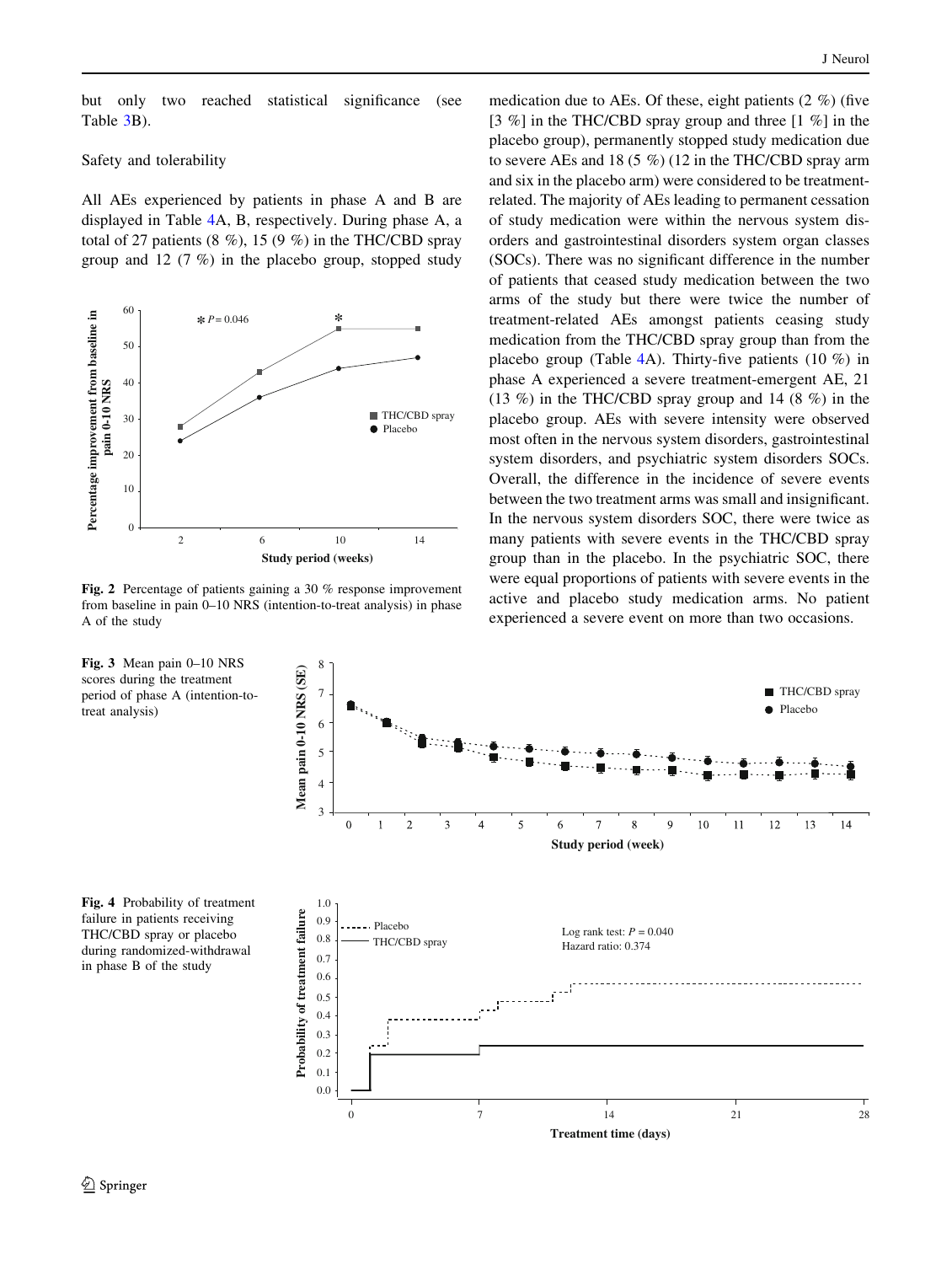| Variable                           | Summary of primary and secondary efficacy endpoints: Phase A |                          |                                                                                      |                         |           |  |  |  |
|------------------------------------|--------------------------------------------------------------|--------------------------|--------------------------------------------------------------------------------------|-------------------------|-----------|--|--|--|
|                                    |                                                              | THC/CBD spray<br>(mean)  | Placebo<br>(mean)                                                                    | Treatment<br>difference | $p$ value |  |  |  |
| A                                  |                                                              |                          |                                                                                      |                         |           |  |  |  |
| 30 % responder                     |                                                              | 0.5                      | 0.45                                                                                 | 0.06                    | 0.234     |  |  |  |
| 50 % responder                     |                                                              | 0.3                      | 0.28                                                                                 | 0.02                    | 0.714     |  |  |  |
| <b>NPS</b>                         |                                                              | $-12.41$                 | $-10.58$                                                                             | 1.83                    | 0.310     |  |  |  |
| Sleep quality NRS                  |                                                              | $-1.96$                  | $-2.00$                                                                              | 0.05                    | 0.833     |  |  |  |
| <b>BPI-SF</b>                      |                                                              | $-1.47$                  | $-1.35$                                                                              | $-0.12$                 | 0.564     |  |  |  |
| Breakthrough analgesia             |                                                              | $-1.15$                  | $-0.91$                                                                              | $-0.24$                 | 0.157     |  |  |  |
| PDI                                |                                                              | $-3.25$                  | $-6.04$                                                                              | 2.79                    | 0.058     |  |  |  |
| Spasticity NRS                     |                                                              | $-1.19$                  | $-1.09$                                                                              | $-0.1$                  | 0.667     |  |  |  |
| <b>Bladder NRS</b>                 |                                                              | $-0.56$                  | $-0.78$                                                                              | 0.22                    | 0.364     |  |  |  |
| Spasm severity NRS                 |                                                              | $-1.06$                  | $-0.92$                                                                              | $-0.14$                 | 0.548     |  |  |  |
| <b>Tremor NRS</b>                  |                                                              | $-0.51$                  | $-0.77$                                                                              | 0.25                    | 0.216     |  |  |  |
| Fatigue NRS                        |                                                              | $-0.96$                  | $-1.28$                                                                              | 0.32                    | 0.176     |  |  |  |
| EQ-5D Health state index           |                                                              | 0.05                     | 0.07                                                                                 | $-0.01$                 | 0.396     |  |  |  |
| EQ-5D Health status VAS            |                                                              | 7.20                     | 5.26                                                                                 | 1.94                    | 0.383     |  |  |  |
| SF-36                              |                                                              |                          |                                                                                      |                         |           |  |  |  |
| Physical functioning               |                                                              | 1.56                     | 2.02                                                                                 | $-0.45$                 | 0.785     |  |  |  |
| Role physical                      |                                                              | 5.62                     | 6.51                                                                                 | $-0.89$                 | 0.694     |  |  |  |
| Bodily pain                        |                                                              | 11.36                    | 10.01                                                                                | 1.35                    | 0.494     |  |  |  |
| General health                     |                                                              | 2.32                     | 4.02                                                                                 | $-1.70$                 | 0.264     |  |  |  |
| Vitality                           |                                                              | 3.72                     | 6.47                                                                                 | $-2.75$                 | 0.095     |  |  |  |
| Social functioning                 |                                                              | 3.62                     | 9.37                                                                                 | $-5.75$                 | 0.020     |  |  |  |
| Role emotion                       |                                                              | $-0.18$                  | 3.15                                                                                 | $-3.33$                 | 0.216     |  |  |  |
| Mental health                      |                                                              | 3.17                     | 3.73                                                                                 | $-0.56$                 | 0.733     |  |  |  |
|                                    |                                                              | 95 % confidence interval |                                                                                      |                         |           |  |  |  |
|                                    | Lower                                                        |                          | Upper                                                                                | Odds ratio              |           |  |  |  |
| <b>SGIC</b>                        | 0.99                                                         |                          | 2.18                                                                                 | 1.47                    | 0.055     |  |  |  |
| Procedure                          |                                                              |                          | Summary of primary and secondary efficacy endpoints: randomized-withdrawal (Phase B) |                         |           |  |  |  |
|                                    |                                                              |                          | Primary efficacy measure: time to treatment failure                                  |                         |           |  |  |  |
|                                    |                                                              | Test                     | Chi-square                                                                           | df                      | $p$ value |  |  |  |
| B                                  |                                                              |                          |                                                                                      |                         |           |  |  |  |
| Kaplan-Meier                       |                                                              | Logrank                  | 4.22                                                                                 | 1                       | 0.040     |  |  |  |
| Proportional hazard regression (1) |                                                              | Likelihood ratio         | 4.01                                                                                 | $\mathbf{1}$            | 0.045     |  |  |  |
| Proportional hazard regression (2) |                                                              | Likelihood ratio         | 3.72                                                                                 | $\mathbf{1}$            | 0.054     |  |  |  |
| Variable                           |                                                              |                          | Secondary efficacy endpoints during randomized-withdrawal                            |                         |           |  |  |  |
|                                    |                                                              | THC/CBD spray<br>(mean)  | Placebo<br>(mean)                                                                    | Treatment difference    | $p$ value |  |  |  |
| <b>IVRS</b> pain NRS               |                                                              | $-0.03$                  | 0.76                                                                                 | $-0.79$                 | 0.028     |  |  |  |
| <b>NPS</b>                         |                                                              | $-0.93$                  | 5.87                                                                                 | $-6.8$                  | 0.153     |  |  |  |
| Sleep quality NRS                  |                                                              | $-0.07$                  | 0.92                                                                                 | $-0.99$                 | 0.015     |  |  |  |
| <b>Spasticity NRS</b>              |                                                              | $-0.12$                  | 0.63                                                                                 | $-0.75$                 | 0.150     |  |  |  |
| Bladder symptoms NRS               |                                                              | $-0.10$                  | 0.60                                                                                 | $-0.70$                 | 0.114     |  |  |  |

<span id="page-8-0"></span>Table 3 Summary of primary and secondary efficacy results comparing mean values of THC/CBD spray vs. placebo, from baseline to end of treatment during phase A of the study (A) and phase B of the study (B)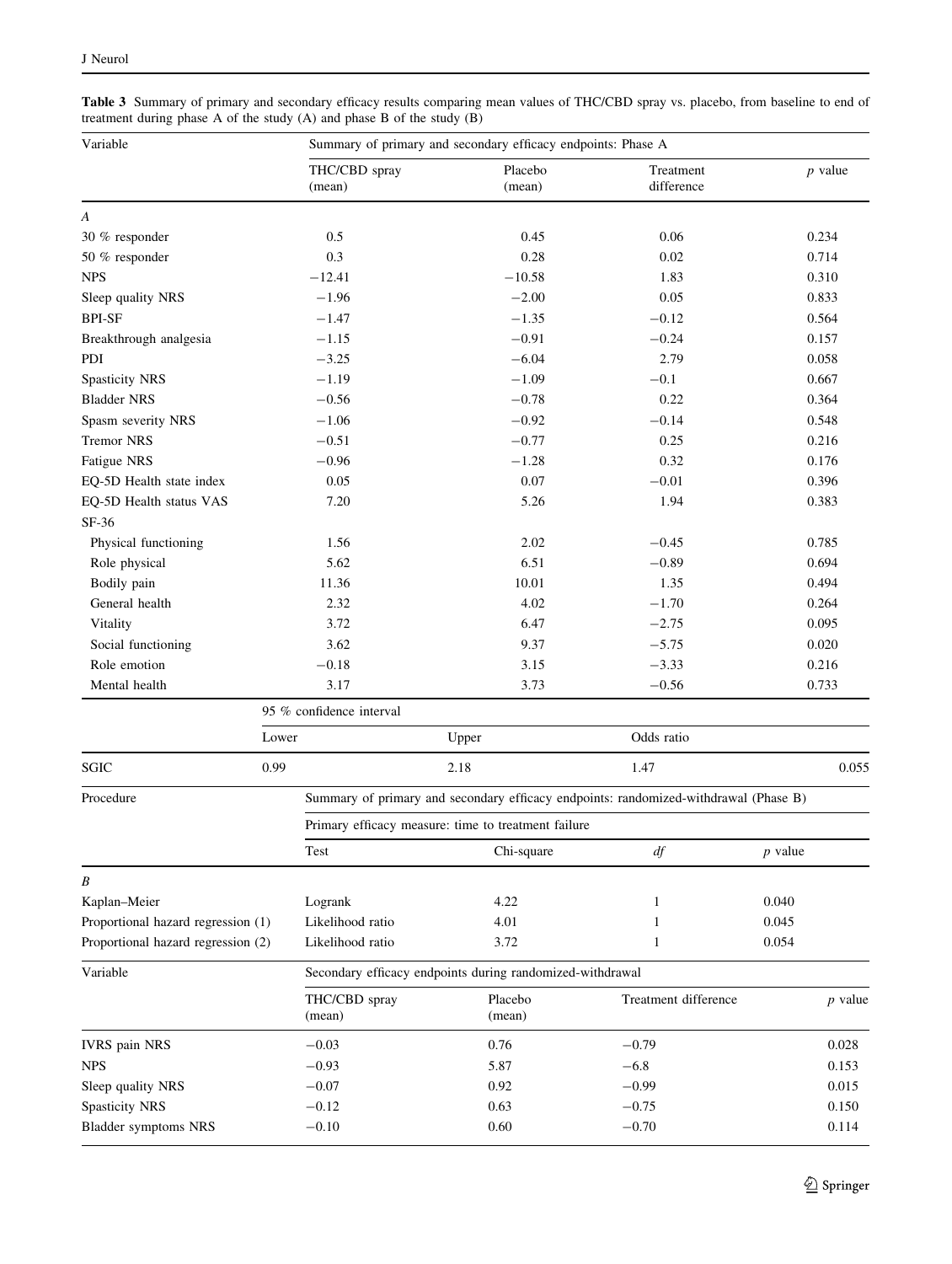| <b>rapie 5</b> continued |                          |                                                                                |                      |           |
|--------------------------|--------------------------|--------------------------------------------------------------------------------|----------------------|-----------|
| Variable                 | THC/CBD spray<br>(mean)  | Secondary efficacy endpoints during randomized-withdrawal<br>Placebo<br>(mean) | Treatment difference | $p$ value |
| Spasm severity NRS       | $-0.07$                  | 0.97                                                                           | $-1.05$              | 0.095     |
| Tremor NRS               | 0.00                     | 0.20                                                                           | $-0.19$              | 0.766     |
| Fatigue NRS              | $-0.35$                  | 0.21                                                                           | $-0.56$              |           |
|                          | 95 % confidence interval |                                                                                |                      |           |
|                          | Lower                    | Upper                                                                          | Odds ratio           |           |
| SGIC                     | 0.486                    | 3.245                                                                          | 1.25                 | 0.69      |

 $T<sub>1</sub>$   $\sim$ 

During the post-randomization part of phase B, the AE profile was similar between groups (Table [4](#page-10-0)B). The most common AEs in the THC/CBD spray group were dizziness, fatigue, somnolence, vertigo, and nausea. There were reports of three serious adverse events (SAE) during the course of this study. One patient (5 %) receiving THC/CBD spray experienced serious disorientation, and two patients, one (5  $\%$ ) receiving THC/CBD spray and the other (5  $\%$ ) receiving placebo experienced the SAE of suicidal ideation. Six patients (10 %) stopped their study medication permanently because of AEs in the open-label part of phase B. During this phase, four patients  $(11 \%)$  had treatmentrelated events and all had previously been receiving placebo prior to entering phase B of the study. In the randomizedwithdrawal phase of the study, only one patient on placebo ceased to participate in the study permanently as a result of a severe SAE of accidental injury. The SAE was considered unrelated to the placebo medication.

# Discussion

The results of phase A of this study failed to show a significant difference between THC/CBD spray and placebo in the primary and in the majority of secondary efficacy endpoints. However, the results from a phase A intermediate time point analyses and phase B of the study demonstrate evidence of the efficacy of THC/CBD spray with both the primary and certain secondary endpoints showing a significant difference in favor of THC/CBD spray. These apparently paradoxical results make the interpretation of this study difficult.

The overall response of patients in phase A was good, both to active and placebo medication. In published studies of THC/CBD spray in neuropathic pain to date, this is the largest placebo effect described by a substantial margin [\[20–24](#page-13-0)]. At week 10 of this 14-week study, the proportion of patients in the THC/CBD spray group who achieved at least a 30 % improvement from baseline in mean pain NRS score was significantly greater than on placebo, reflecting the fact that new placebo responses occurred in the final weeks of treatment, while the effect with THC/CBD spray remained steady. Consistent with two previously reported GW studies, the placebo response appears to be related to dosing design, whereby patients were able to self-administer the oral spray at will, up to a maximum permitted daily dose. This was originally intended to reflect as far as possible the "real-world" use of THC/CBD spray, whereby patients initially experiment with dosing to find their optimum dose level and which, once established, is usually maintained thereafter. However, the consequence of allowing patients to determine their own dose was that those on placebo took significantly more doses than those on the THC/CBD spray, potentially confounding the comparison between treatment groups. Placebo group patients who titrated to the maximum dose had disproportionate improvements in pain scores, and a number of these patients reached the maximum permitted dose as the study period was drawing to a close. Self-titration combined with a subjective endpoint seems therefore to have significantly impacted the placebo response. Other recent studies also report high placebo response rates, and rates appear to be growing in clinical research in general [[25,](#page-13-0) [26](#page-13-0)].

In an attempt to identify any subgroup of patients who may have been responsible for this finding in phase A of the study, we carried out a number of unplanned, post hoc analyses. As might be predicted from the observation that patients on placebo took a greater number of daily sprays, when the groups were balanced for daily sprays, the THC/ CBD spray group showed greater separation from placebo (data not shown). There was no notable difference in the response rates according to gender, MS subtype, or individual neuropathic pain type, but patients with a short history of neuropathic pain (less than 4 years) appeared to respond better than those with a long history of pain. These analyses, being post hoc and unplanned, cannot change the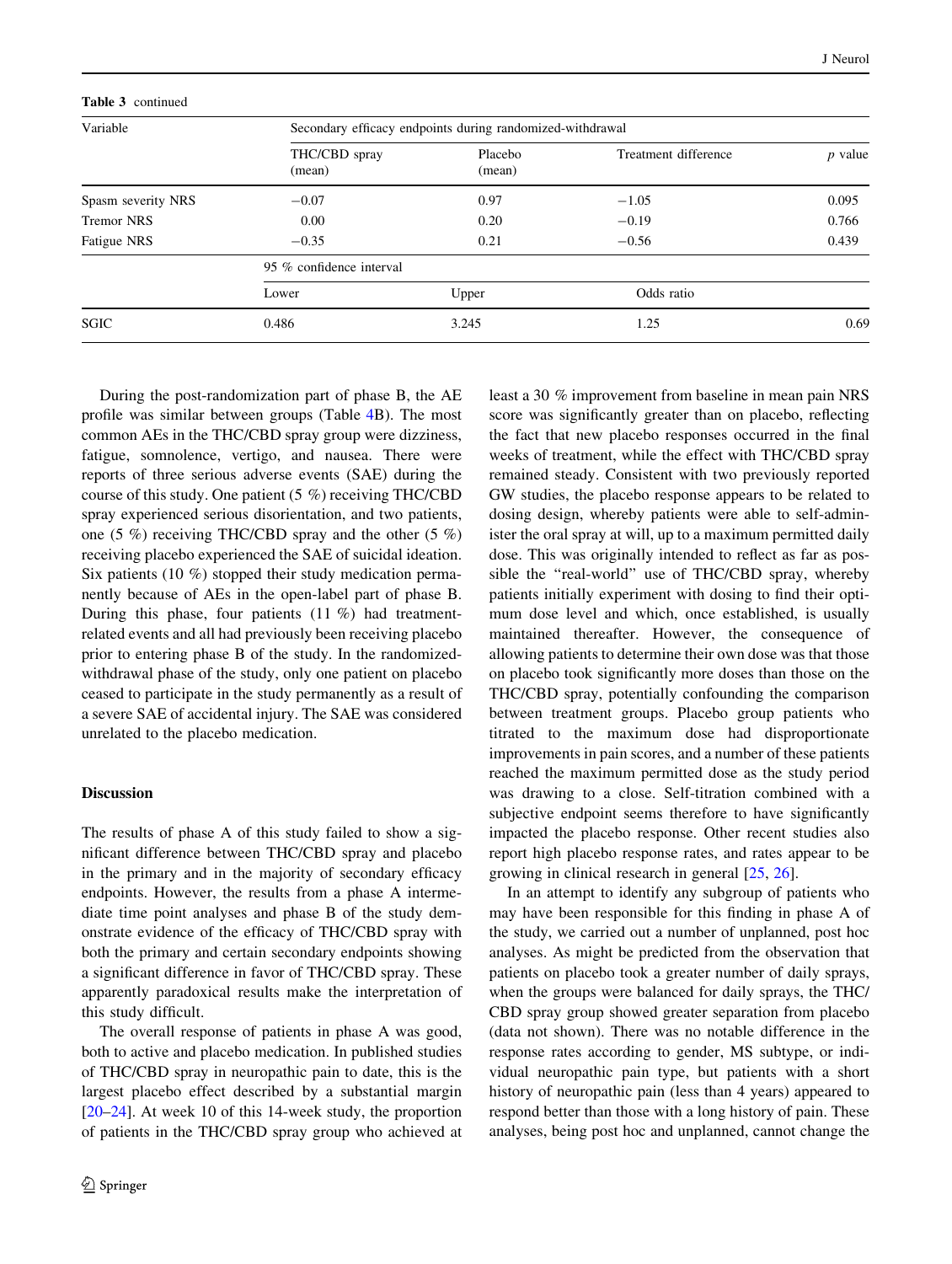<span id="page-10-0"></span>

| System organ class<br>Preferred term                 |                  | THC/CBD spray                |                       | Placebo<br>$(n = 172)$                       |  |
|------------------------------------------------------|------------------|------------------------------|-----------------------|----------------------------------------------|--|
|                                                      |                  | $(n = 167)$<br>$n(\%)$       |                       | $n(\%)$                                      |  |
|                                                      |                  |                              |                       |                                              |  |
| A<br>Total patients with at least one AE             |                  | 120(75)                      |                       | 106(62)                                      |  |
| Ear and labyrinth disorder                           |                  | 20(12)                       |                       | 9(5)                                         |  |
| Vertigo                                              |                  | 15(9)                        |                       | 6(3)                                         |  |
| Eye disorder                                         |                  | 7(4)                         |                       | 5(3)                                         |  |
| Vision blurred                                       |                  | 4(2)                         |                       | 1(1)                                         |  |
| Gastrointestinal disorder                            |                  | 54 (32)                      |                       | 40(23)                                       |  |
| Nausea                                               |                  | 13(8)                        |                       | 7(4)                                         |  |
|                                                      |                  |                              |                       | 10(6)                                        |  |
| Dry mouth                                            |                  | 12(7)                        |                       |                                              |  |
| Diarrhea                                             |                  | 7(4)                         |                       | 5(3)                                         |  |
| Vomiting                                             |                  | 5(3)                         |                       | 5(3)                                         |  |
| General disorders and administration site conditions |                  | 40(24)                       |                       | 30(17)                                       |  |
| Fatigue                                              |                  | 16(10)                       |                       | 9(5)                                         |  |
| Feeling abnormal                                     |                  | 5(3)                         |                       | 2(1)                                         |  |
| Pain                                                 |                  | $\boldsymbol{0}$             |                       | 1(1)                                         |  |
| Infections and infestations                          |                  | 34(20)                       |                       | 27(16)                                       |  |
| Musculoskeletal and connective tissue disorders      |                  | 17(10)                       |                       | 20(12)                                       |  |
| Pain in extremity                                    |                  | $\mathbf{0}$                 |                       | 1(1)                                         |  |
| Muscular weakness                                    |                  | 1(1)                         |                       | 1(1)                                         |  |
| Nervous system disorders                             |                  | 73 (44)                      |                       | 51(30)                                       |  |
| <b>Dizziness</b>                                     |                  | 34 (20)                      |                       | 7(4)<br>3(2)<br>6(3)<br>1(1)<br>1(1)<br>1(1) |  |
| Somnolence                                           |                  | 16(10)                       |                       |                                              |  |
| Headache                                             |                  | 7(4)<br>6(4)<br>6(4)<br>6(4) |                       |                                              |  |
| Disturbance in attention                             |                  |                              |                       |                                              |  |
| Dysgeusia                                            |                  |                              |                       |                                              |  |
| Memory impairment                                    |                  |                              |                       |                                              |  |
| Balance disorder                                     |                  | 5(3)                         |                       | 2(1)                                         |  |
| Psychomotor skills impaired                          |                  | 5(3)                         |                       | $\boldsymbol{0}$                             |  |
| Neuralgia                                            |                  | 1(1)                         |                       | 1(1)                                         |  |
| Psychiatric disorders                                |                  | 27(16)                       |                       | 12(7)                                        |  |
| Depression                                           |                  | 2(1)                         |                       | $\boldsymbol{0}$                             |  |
| Respiratory, thoracic, and mediastinal disorders     |                  | 8(5)                         |                       | 11(6)                                        |  |
| Pharyngolaryngeal pain                               |                  | 2(1)                         |                       | 1(1)                                         |  |
| System organ class<br>Preferred term                 | Open-label       |                              | Randomized-withdrawal |                                              |  |
|                                                      | THC/CBD spray    | Placebo                      | THC/CBD spray         | Placebo                                      |  |
|                                                      | $(n = 21)$       | $(n = 37)$                   | $(n = 21)$            | $(n = 21)$                                   |  |
|                                                      | $n(\%)$          | $n(\%)$                      | $n(\%)$               | $n(\%)$                                      |  |
| B                                                    |                  |                              |                       |                                              |  |
| Total patients with at least one AE                  | 8(38)            | 18 (49)                      | 2(10)                 | 5(24)                                        |  |
| Cardiac disorders                                    | $\bf{0}$         | 1(3)                         | $\boldsymbol{0}$      | $\bf{0}$                                     |  |
| Ear and labyrinth disorders                          | 1(5)             | 7(19)                        | $\bf{0}$              | 0                                            |  |
| Vertigo                                              | 1(5)             | 7(19)                        | 0                     | $\mathbf{0}$                                 |  |
| Gastrointestinal disorders                           | 1(5)             | 3(8)                         | 0                     | 0                                            |  |
| Paraesthesia oral                                    | 1(5)             | $\boldsymbol{0}$             | $\mathbf{0}$          | $\mathbf{0}$                                 |  |
| Diarrhea                                             | $\boldsymbol{0}$ | 1(3)                         | $\mathbf{0}$          | 0                                            |  |
| Dry mouth                                            | $\boldsymbol{0}$ | 1(3)                         | $\boldsymbol{0}$      | $\boldsymbol{0}$                             |  |
|                                                      |                  |                              |                       |                                              |  |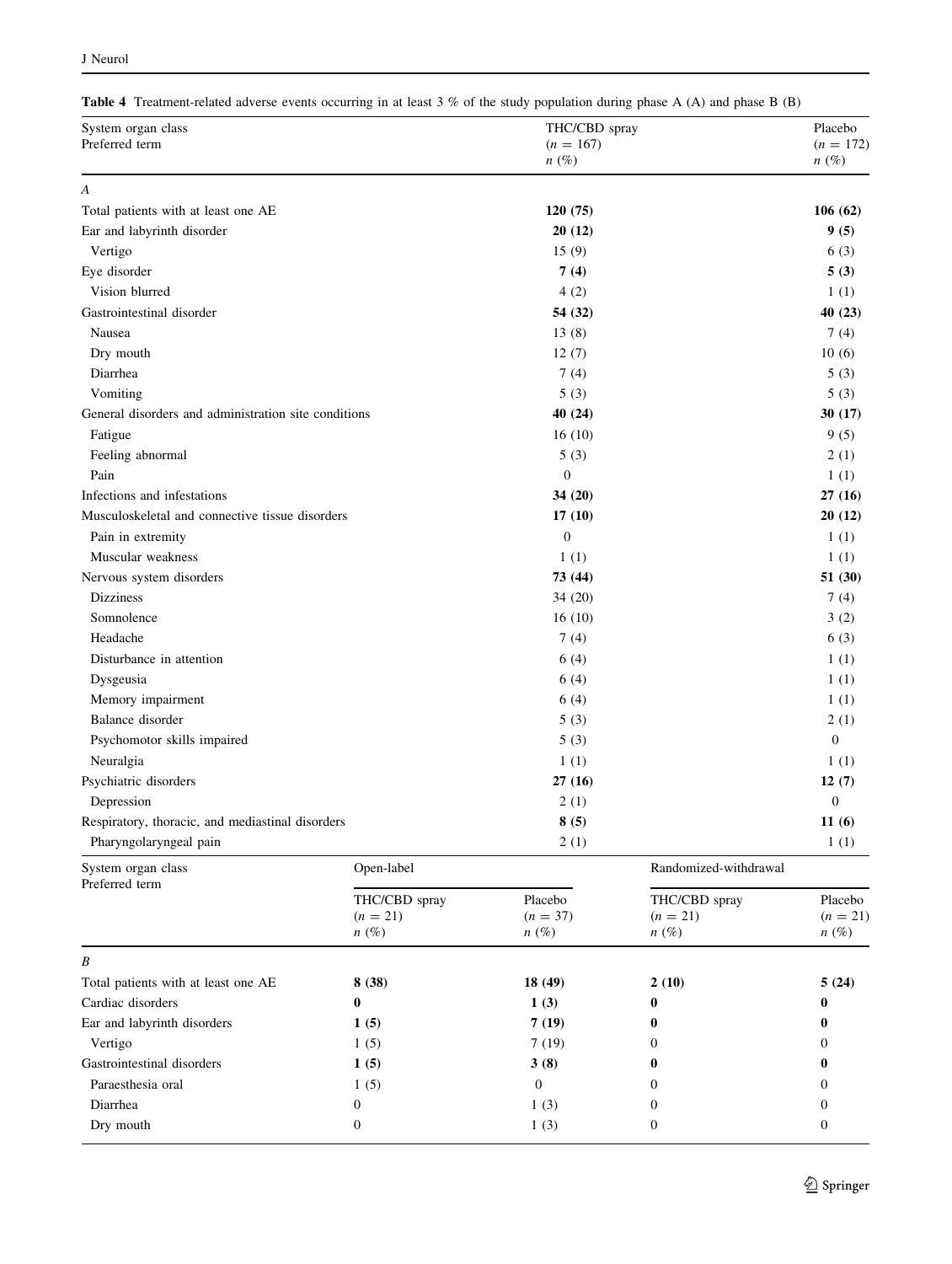#### Table 4 continued

| System organ class                                   | Open-label                             | Randomized-withdrawal            |                                        |                                  |
|------------------------------------------------------|----------------------------------------|----------------------------------|----------------------------------------|----------------------------------|
| Preferred term                                       | THC/CBD spray<br>$(n = 21)$<br>$n(\%)$ | Placebo<br>$(n = 37)$<br>$n(\%)$ | THC/CBD spray<br>$(n = 21)$<br>$n(\%)$ | Placebo<br>$(n = 21)$<br>$n(\%)$ |
| Hypoaesthesia oral                                   | $\overline{0}$                         | 1(3)                             | $\mathbf{0}$                           | $\overline{0}$                   |
| Nausea                                               | $\overline{0}$                         | 1(3)                             | $\boldsymbol{0}$                       | $\overline{0}$                   |
| Vomiting                                             | $\mathbf{0}$                           | 1(3)                             | $\boldsymbol{0}$                       | $\Omega$                         |
| General disorders and administration site conditions | 1(5)                                   | 4(11)                            | 1(5)                                   | 0                                |
| Fatigue                                              | 1(5)                                   | 2(5)                             | $\boldsymbol{0}$                       | $\Omega$                         |
| Feeling drunk                                        | $\mathbf{0}$                           | 1(3)                             | $\overline{0}$                         | $\Omega$                         |
| Mucosal erosion                                      | $\mathbf{0}$                           | $\boldsymbol{0}$                 | 1(5)                                   | $\Omega$                         |
| Hepatobiliary disorders                              | 0                                      | 1(3)                             | 0                                      | 0                                |
| Infections and infestations                          | 1(5)                                   | 3(8)                             | 0                                      | $\mathbf{0}$                     |
| Investigations                                       | $\bf{0}$                               | $\bf{0}$                         | 0                                      | 1(5)                             |
| Hepatic enzyme increased                             | 0                                      | $\overline{0}$                   | $\boldsymbol{0}$                       | 1(5)                             |
| Musculoskeletal and connective tissue disorders      | 0                                      | 2(5)                             | 0                                      | 1(5)                             |
| Pain in extremity                                    | $\Omega$                               | 1(3)                             | $\Omega$                               | $\overline{0}$                   |
| Nervous system disorders                             | 2(10)                                  | 8(22)                            | $\bf{0}$                               | 2(10)                            |
| Ageusia                                              | $\boldsymbol{0}$                       | 1(3)                             | $\boldsymbol{0}$                       | $\boldsymbol{0}$                 |
| Cognitive disorder                                   | $\mathbf{0}$                           | 1(3)                             | $\overline{0}$                         | $\Omega$                         |
| Dysarthria                                           | 0                                      | 1(3)                             | $\mathbf{0}$                           | $\Omega$                         |
| Headache                                             | $\Omega$                               | 1(3)                             | $\Omega$                               | $\Omega$                         |
| Hypersomnia                                          | 1(5)                                   | $\overline{0}$                   | $\mathbf{0}$                           | $\mathbf{0}$                     |
| Monoparesis                                          | $\mathbf{0}$                           | 1(3)                             | $\mathbf{0}$                           | $\Omega$                         |
| Quadriparesis                                        | $\boldsymbol{0}$                       | 1(3)                             | $\mathbf{0}$                           | $\mathbf{0}$                     |
| Somnolence                                           | $\boldsymbol{0}$                       | 2(5)                             | $\boldsymbol{0}$                       | $\mathbf{0}$                     |
| Tremor                                               | $\mathbf{0}$                           | 1(3)                             | $\boldsymbol{0}$                       | $\mathbf{0}$                     |
| Psychiatric disorders                                | 2(10)                                  | 1(3)                             | 1(5)                                   | 1(5)                             |
| Depression                                           | $\overline{0}$                         | $\boldsymbol{0}$                 | 1(5)                                   | $\overline{0}$                   |
| Insomnia                                             | 1(5)                                   | 0                                | $\boldsymbol{0}$                       | 1(5)                             |
| Reproductive system and breast disorders             | 1(5)                                   | 0                                | 0                                      | $\bf{0}$                         |
| Skin and subcutaneous tissue disorders               | 1(5)                                   | 0                                | 0                                      | 1(5)                             |
| Dry skin                                             | $\boldsymbol{0}$                       | $\Omega$                         | $\mathbf{0}$                           | 1(5)                             |

MS multiple sclerosis. Bold items indicate the total numbers of patients with an AE by System Organ Class (SOC) according to the MedDRA classification of AEs

conclusion that phase A of this study failed to show a significant difference between THC/CBD spray and placebo, but they may help to inform the design of future studies. The subgroup analyses suggest that patients with a long history of refractory pain may be less likely to respond—a conclusion that may seem intuitive, but is supported by the post hoc analyses of phase A of this study.

In contrast to phase A, patients in phase B were instructed to remain on a stable daily dose of study medication. In this case, THC/CBD spray demonstrated an analgesic effect, with time to withdrawal being significantly longer in the THC/CBD spray treatment group. Thus, it is important to ensure that patients in placebocontrolled studies take a balanced number of daily doses of study medication in relation to the active treatment, which is something to consider in the design of future studies.

The primary efficacy endpoint of time to treatment failure in phase B was in favor of the THC/CBD spray, with significantly more patients from the placebo group failing treatment compared with patients randomized to the THC/CBD spray. Moreover, the results of all other symptom-related endpoints showed that THC/CBD spray patients maintained or improved their response whilst the symptoms of those who switched from THC/CBD spray to placebo worsened in the 4 weeks following cessation of active treatment.

The European Medicines Agency guidelines acknowledge that patients with severe pain, especially if previously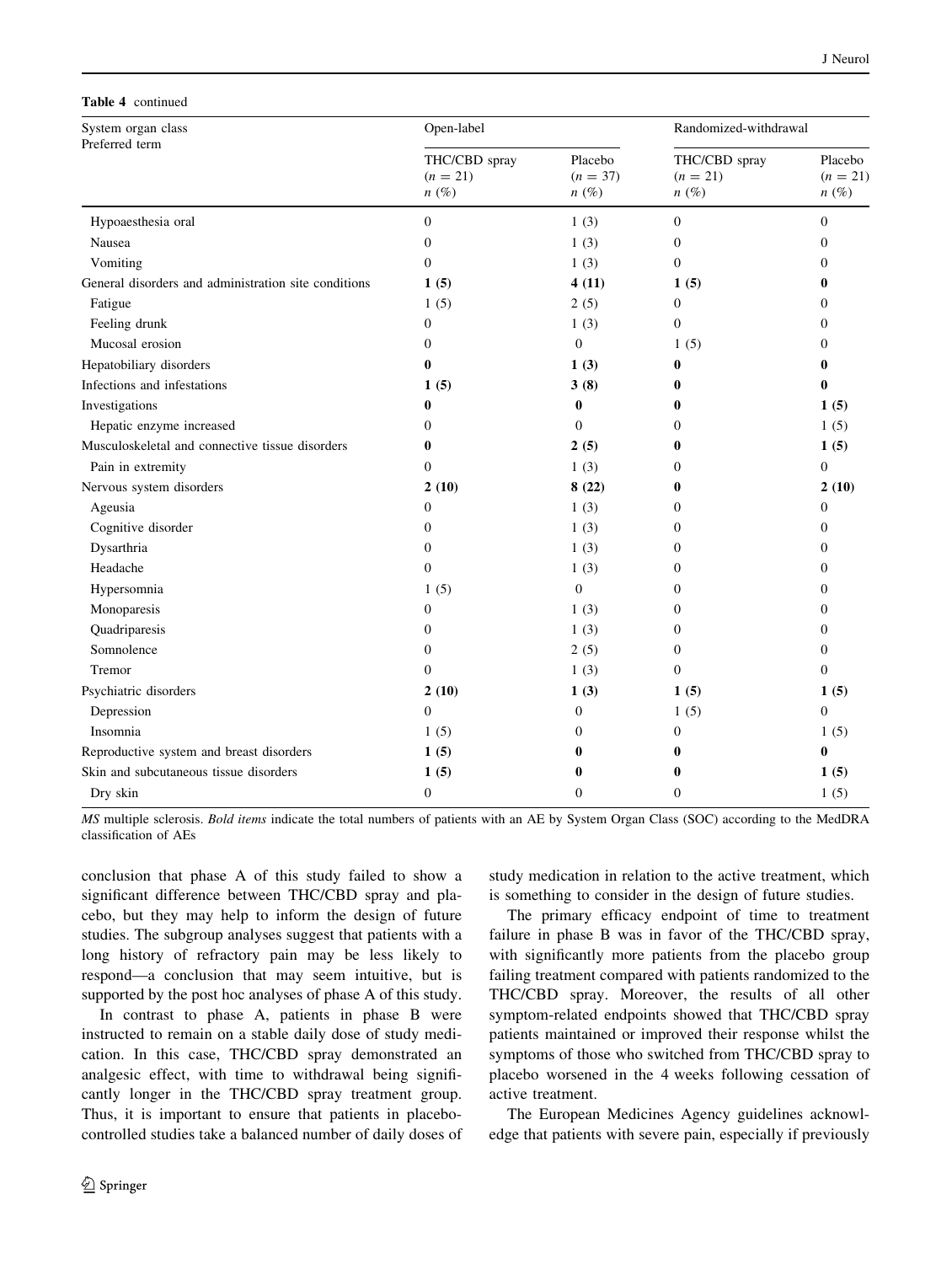<span id="page-12-0"></span>treated, may not respond to new therapies. Considering that the average duration of pain in this study was in excess of 5 years, and many patients had failed to respond adequately to previous medications, the patients investigated here represented an especially resistant treatment group [\[27](#page-13-0)]. The fact that more than half of the patients who received THC/CBD spray in phase A experienced at least a 30 % reduction in pain is, therefore, encouraging; however, the large placebo response somewhat confounds this finding. It is also reassuring that patients receiving THC/CBD spray reported an analgesic effect in phase B of this study.

As well as the demonstrated placebo effect, the conventional parallel-group, placebo-controlled, randomized study design used in phase A could also have impacted the findings from this study. This approach only provides information about the average response to treatment, and includes results for subjects who do not respond to treatment. In a population with a high proportion of nonresponders, such as may occur in chronic refractory neuropathic pain, it may simply be the case that any genuine differences between drug and placebo are masked by the high rate of nonresponders. If this happens, the results may not tell us much about the effectiveness of the medicine in a clinical setting, where patients who fail to respond would not usually continue treatment. In 2008, McQuay et al. [\[28](#page-13-0)] concluded that the enriched enrolment randomized-withdrawal (EERW) design, rather than the conventional design, is potentially valuable in addressing this question, and should be considered especially in the study of chronic pain to avoid the false conclusion of lack of efficacy. Phase B of this study incorporated an EERW design and the efficacy findings were statistically significant in favor of THC/CBD spray. The randomized-withdrawal from THC/CBD spray precipitated a worsening in the majority of the outcome measures, while maintenance of effect of THC/CBD spray was demonstrated. The results from phase B support the proposal that the efficacy of THC/CBD spray is maintained in long-term use.

In terms of safety, it was found that the THC/CBD spray was generally well tolerated in this study, with the majority of AEs considered to be mild to moderate in severity. Three patients in the THC/CBD spray arm and two in the placebo arm experienced a treatment-related SAE. The majority of AEs had resolved by the end of the study. There was no evidence of a withdrawal syndrome in those patients who stopped THC/CBD spray, despite a prolonged period on the medicine.

In summary, we found that in this treatment-resistant population, the THC/CBD spray showed a high response rate, statistically different to placebo at week 10 but not at the week 14 primary endpoint in phase A. Randomizedwithdrawal from THC/CBD spray precipitated a significant deterioration in pain scores in the placebo group, while maintenance of effect with THC/CBD spray was demonstrated both for the primary outcome measure of time to treatment failure, and for the key pain-related secondary measures of sleep and mean pain scores. We conclude that this study has provided further results useful for determining the efficacy of THC/CBD spray in the treatment of CNP due to MS. The results support previously published proposals that an EERW study design may be of particular value in identifying clinically relevant responses in this patient population, and suggest that future studies may benefit from the incorporation of a balanced dosing regimen between the different arms of the study.

Trial Information The ClinTrials.gov Trial Number for this study is NCT00391079.

Acknowledgments This study was sponsored and fully funded by GW Pharma Ltd. Investigators received research grants from GW Pharma Ltd to cover the costs of the study and had an input into the writing of this paper.

Conflicts of interest R. Langford, J. Mares, A. Novotna, M. Vachora, I. Novakova, W. Notcutt, and S. Ratcliffe were all investigators in this study and their organizations received investigator fees from GW Pharma Ltd. accordingly for their participation in the study. R. Langford, W. Notcutt, and S. Ratcliffe have received consultancy and speaker fees from GW Pharma Ltd. to attend meetings.

Ethical standard All human studies must state that they have been approved by the appropriate ethics committee and have therefore been performed in accordance with the ethical standards laid down in the 1964 Declaration of Helsenki.

#### References

- 1. Richards RG, Sampson FC, Beard SM, Tappenden P (2006) A review of the natural history and epidemiology of multiple sclerosis: implications for resource allocation and health economic models. Health Technol Assess 6(10):1–73
- 2. Fox CM, Bensa S, Bray I, Zajicek JP (2004) The epidemiology of multiple sclerosis in Devon: a comparison of the new and old classification criteria. J Neurol Neurosurg Psychiatry 75:56-60
- 3. Merskey H, Bogduk N (1994) Classification of chronic pain. IASP Press, Seattle, pp 1–222
- 4. Clifford DB, Trotter JL (1984) Pain in multiple sclerosis. Arch Neurol 41:1270–1272
- 5. Vermote R, Ketelaer P, Carton H (1986) Pain in multiple sclerosis patients. Clin Neurol Neurosurg 88:87–93
- 6. Moulin DE, Foley KM, Ebers GC (1988) Pain syndromes in multiple sclerosis. Neurology 38:1830–1834
- 7. Stenager E, Knudsen L, Jensen K (1991) Acute and chronic pain syndromes in multiple sclerosis. Acta Neurol Scand 84:197–200
- 8. Bonica JJ (1991) Introduction Semantic, Epidemiologic, and Educational Issues. In: Casey KL (ed) Pain and Central Nervous System Disease The Central Pain Syndromes. Raven Press, Ltd. New York 21
- 9. Dworkin RH, O'Connor AB, Backonja M, Farrar JT, Finnerup NB, Jensen TS et al (2007) Pharmacologic management of neuropathic pain: evidence-based recommendations. Pain 132(3): 237–251